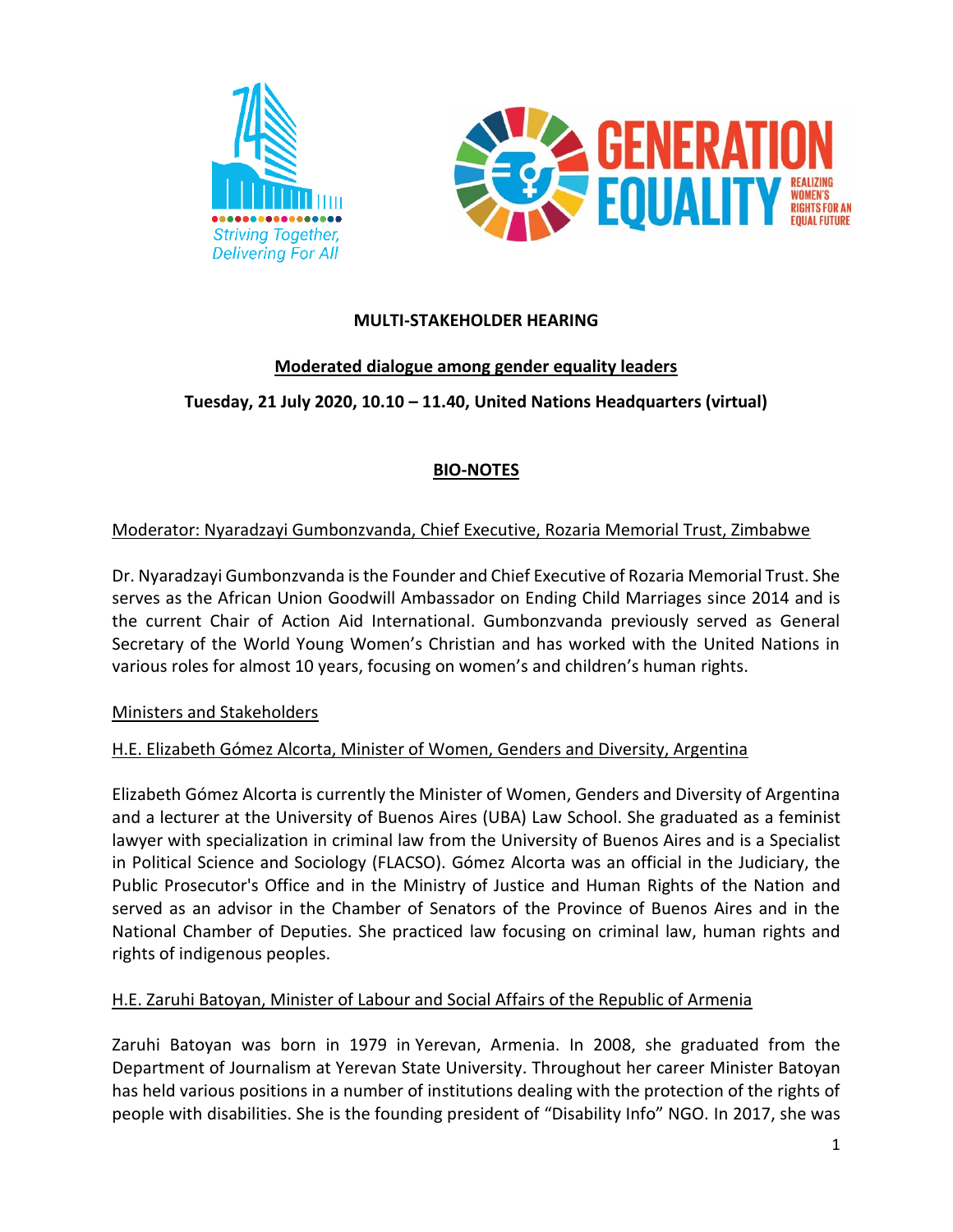elected member of the Yerevan Council of Elders. On 11 June 2018, she was appointed RA Deputy Minister of Labour and Social Affairs. As of 19 January 2019, Mrs. Batoyan is the Minister of Labour and Social Affairs of the Republic of Armenia.

## The Hon. Frankie Alfred Campbell, Minister of Social Services and Urban Development (with responsibility for Gender Affairs)

The Honourable Frankie Alfred Campbell currently serves as the Minister of Social Services and Urban Development of the Commonwealth of The Bahamas. In that capacity, he has several areas of responsibility which include Gender Affairs, Social Services, Family Affairs, Social Development, Child Protection, Persons with Disabilities, Public Assistance, Social Welfare, Pensions, Older Persons, Rehabilitative Services, Urban Renewal and Community Development. He has previously served as the Minister for Transport and Aviation. Prior to being elected as the Member of Parliament for the Southern Shores constituency in 2017, Minister Campbell was a dedicated member of the Royal Bahamas Police Force with nearly thirty years of experience. He has also served within the Bahamian Foreign Service. In addition to extensive international training, he also has undergraduate degrees in Business Administration and Law.

## H.E. Jung Ok Lee, Minister of Gender Equality and Family, Republic of Korea

Dr. Jung Ok Lee serves as Minister of Gender Equality and Family of the Republic of Korea since 9 September 2019. After receiving a Ph.D. degree in sociology at Seoul National University in Korea in 1990, she was invited as a visiting scholar at Harvard University in the United States in 1991 and Waseda University in Japan in 1998. Dr. Lee was a professor of sociology at Daegu Catholic University for 30 years and has engaged with civil society agendas, serving as a leader of many NGOs.

# H.E. David Moinina Sengeh, Minister of Primary and Secondary Education, Sierra Leone

Hon. Dr. David Moinina Sengeh is Minister of Basic and Senior Secondary Education, and the Chief Innovation Officer for the Government of Sierra Leone. He provides strategic and policy leadership for both the Ministry of Basic and Senior Secondary Education and the Directorate of Science, Technology and Innovation. Dr. Sengeh holds several patents and has published academic articles across fields of education, healthcare and augmentation, and artificial intelligence. He has spoken to audiences globally on topics related to digital governance, education, youth innovation, prosthetics design, fourth industrial revolution and more.

### Lina Abou-Habib, Executive Director, Collective for Research and Training-Action, Lebanon

Lina Abou-Habib is Executive Director of Women's Learning Partnership, and Executive Director of the Collective for Research and Training on Development-Action (CRTD-A), which promotes women's leadership, political participation, and citizenship and economic rights in Lebanon and the MENA region. Abou-Habib is a co-founder and coordinator of the Machreq/Maghreb Gender Linking and Information Project.